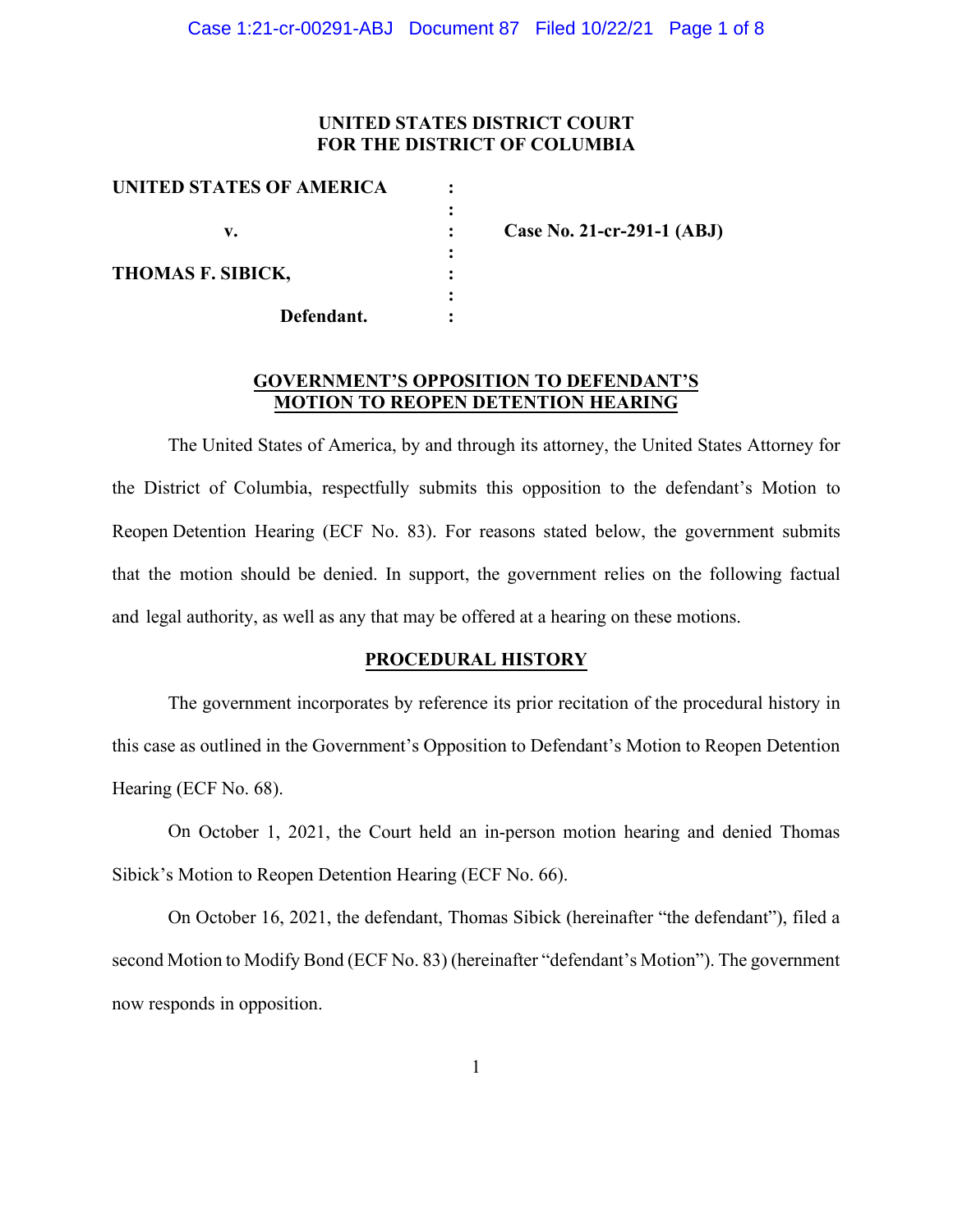#### **LEGAL AUTHORITY**

The Court can reconsider pretrial detention at any time before trial if the judicial officer finds that "information exists that was not known to the movant at the time of the hearing and that has a material bearing on the issue whether there are conditions of release that will reasonably assure the appearance of such person as required and the safety of any other person and the community." 18 U.S.C. § 3142(f)(2); *United States v. Bikundi*, 73 F. Supp. 3d 51, 54 (D.D.C. 2014). Any new, material information provided by the defendant is subject to the Bail Reform Act, 18 U.S.C. § 3142(g), which provides a pretrial detention rubric. *See id.* at 54-55, 59. Under Section  $3142(g)$ , the Court analyzes: (1) the nature and circumstances of the offense charged; (2) the weight of the evidence against the defendant; (3) his history and characteristics; and (4) the nature and seriousness of the danger to any person or the community that would be posed by his release.

#### **ARGUMENT**

The defendant requests that the Court reconsider his bond status in light of the following new evidence: 1) letters "from a host of individuals who have known Mr. Sibick for many years," and 2) "reports and information provided by officers and a case manager who have spent countless hours with Mr. Sibick while he has been imprisoned at CTF these past seven months." (Def.'s Mot., ECF No. 83 at p. 5-6). The defense submits that such information "undercuts the strength of two of the four factors" of the 3142(g) analysis—the defendant's history and characteristics and the danger that would be posed by his release. *Id.* at 1. However, the defendant's Motion does not present a legally sound basis for reconsidering his bond status, as it offers no new information that has a material bearing on whether he should be released. Even if this Court does find that some or all of the documents the defendant provided constitutes "information that was not known to the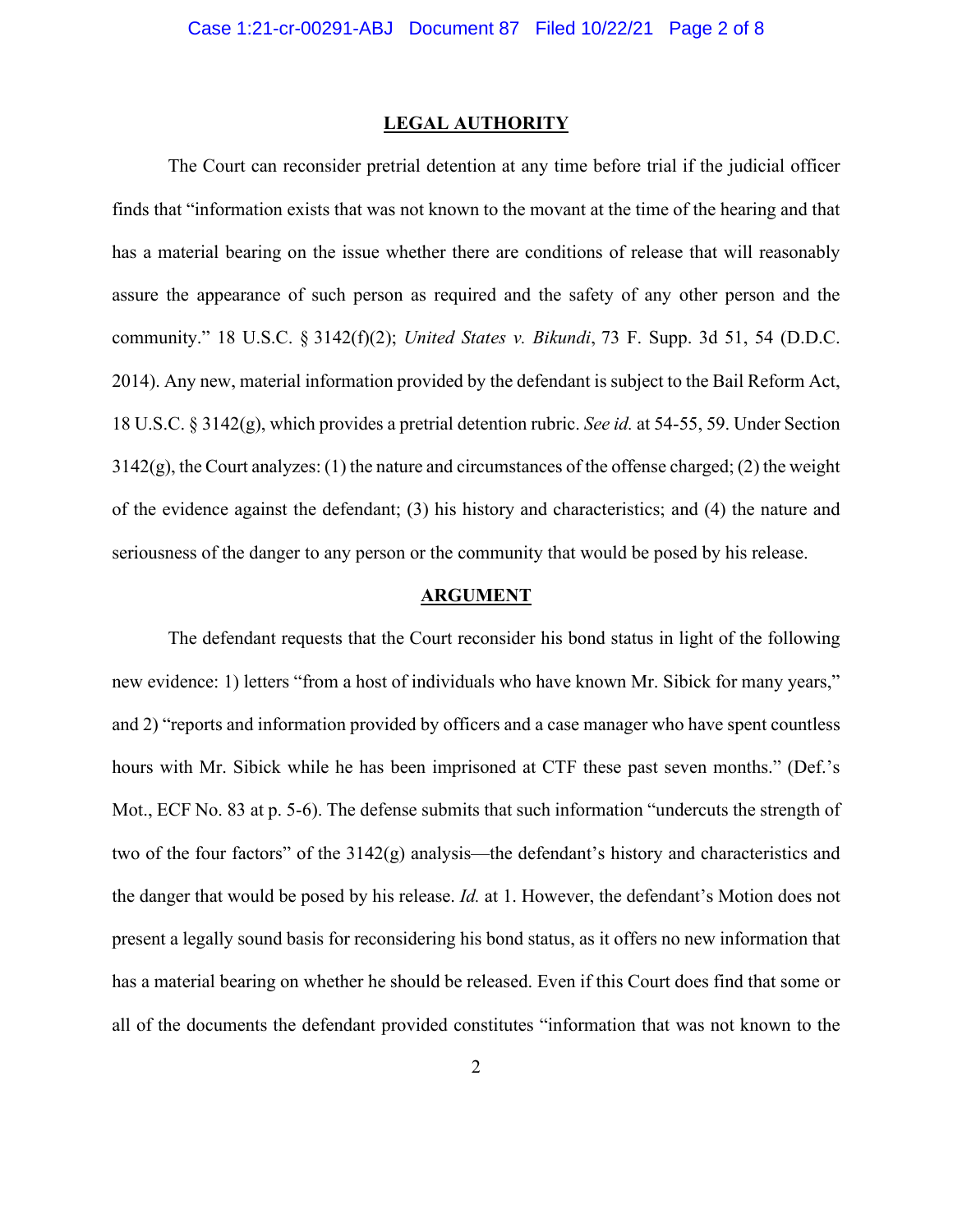#### Case 1:21-cr-00291-ABJ Document 87 Filed 10/22/21 Page 3 of 8

movant at the time of the hearing and that has a material bearing on the issue" under  $\S 3142(f)(2)$ , the information does not move the needle in the analysis favoring continued detention.

## **I. The defense has not established a basis for the Court to reconsider pretrial detention.**

Courts have consistently held that letters of support like those the defendant submitted do not constitute information "not known to the movant at the time of the hearing." 18 U.S.C. § 3142(f)(2). In *United States v. Dillon*, 938 F.2d 1412, 1415 (1st Cir. 1991), the Court of Appeals for the First Circuit affirmed the district court's decision not to reopen the detention hearing to consider numerous affidavits and letters from people who vouched for the defendant's good character and likelihood to abide by conditions of release because the letters and affidavits were not new information within the meaning of 18 U.S.C. § 3142(f)(2) since that information was not unknown—even if not written down—to the defendant at the time of original detention hearing. The Court of Appeals for the Fifth Circuit reached a similar decision in *United States v. Hare,* 873 F.2d 796, 799 (5th Cir.1989), affirming the district court's determination that testimony about the defendant's good character from his family and friends does not constitute new evidence. *See also*, *United States v. Martin*, No. 13-00466 JSW (KAW), 2015 WL 1738362, at \*3 (N.D. Cal. Apr. 13, 2015) (rejecting a letter in support of the defendant as a sufficient basis to reopen a detention hearing because "it is not information that was unknown to Defendant at the time of his hearing"); *United States v. Ward*, 235 F. Supp. 2d 1183, 1185 (N.D. Okla. 2002) (deciding that proffered testimony concerning the defendant's ties to the community and employment history "does not concern information that was unknown to Defendant at the time of the Detention Hearing"). The same logic applies here. The support of the defendant's friends, family, and associates was not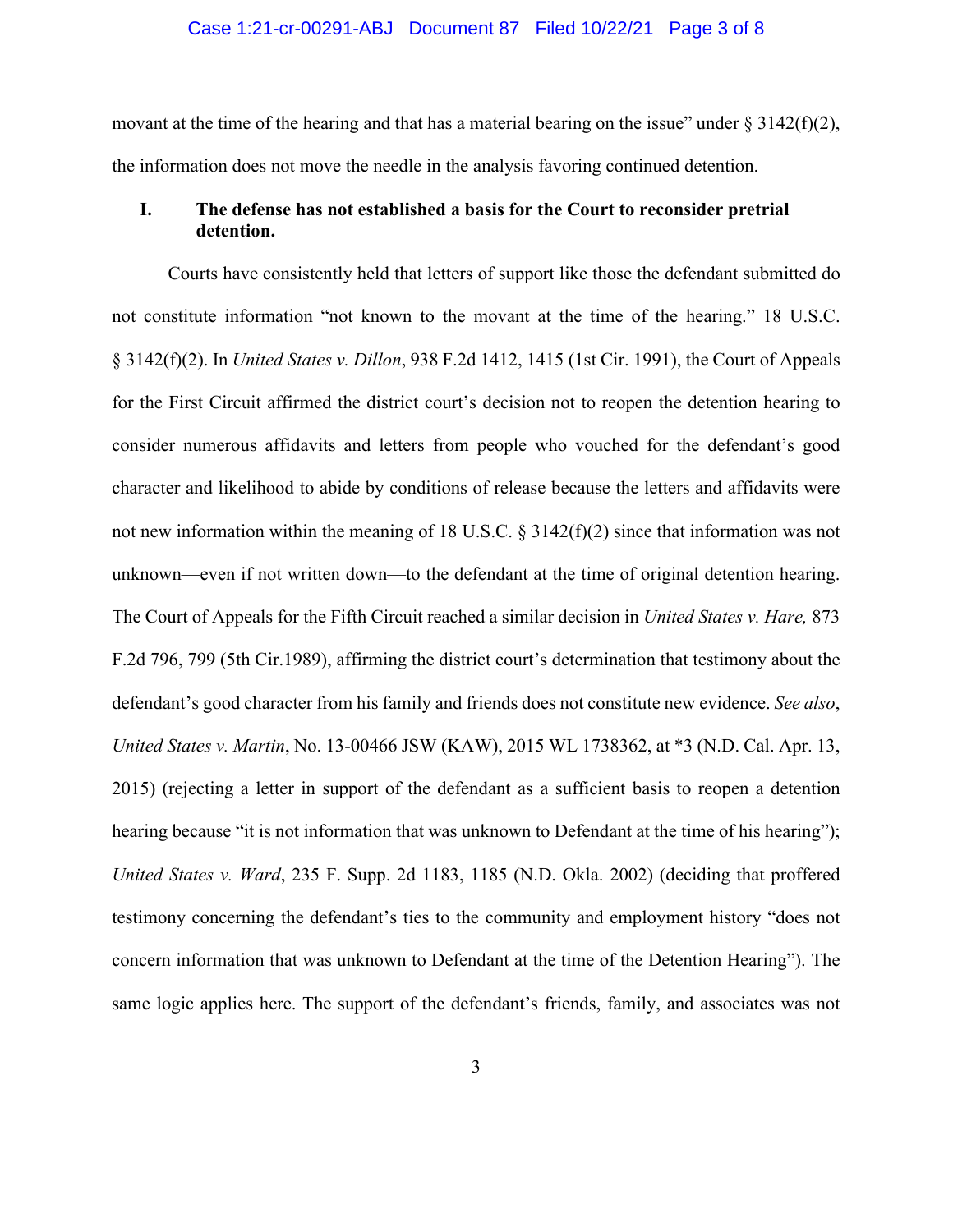### Case 1:21-cr-00291-ABJ Document 87 Filed 10/22/21 Page 4 of 8

unknown to him at the time of the detention hearing, even if the letters submitted to the Court did not yet exist.

Furthermore, the reports and information about the defendant's behavior at the jail, while "new" in the sense that at the time of the detention hearing the defendant had not yet had the opportunity to demonstrate good behavior while detained, do not have a "material bearing" on the detention analysis. These exact reports were already filed in the defense's first bond motion (ECF No. 66), and the Court considered them before denying that motion on October 1, 2021. Additionally, allowing a defendant to reopen a detention hearing based solely on his behavior while detained does not constitute information that has a "material bearing" on the issue. *See United States v. Martin*, No. 13-00466 JSW (KAW), 2015 WL 1738362, at \*2 (N.D. Cal. Apr. 13, 2015) (holding that certificates of courses completed by the defendant while at the jail is not the kind of information contemplated by the statute to reopen a bond hearing and would result in "judicially inefficient practices"). Accordingly, there is no basis for the Court to reconsider the defendant's detention status under 18 U.S.C. § 3142(f)(2), and his Motion should be denied.

#### **II. The Bail Reform Act factors remain in favor of detention.**

Even if the Court were to reconsider detention based on the documents provided by the defense, the § 3142(g) factors still weigh in favor of detention. For the analysis of the § 3142(g) factors, the government incorporates by reference the arguments made in the Government's Opposition to Defendant's Motion to Reopen Detention Hearing (ECF No. 68) and submits that all four factors remain in favor of detention.

In his Motion, the defendant submits that the character letters and information from the Department of Corrections along with the fact that the defendant says he is now remorseful for his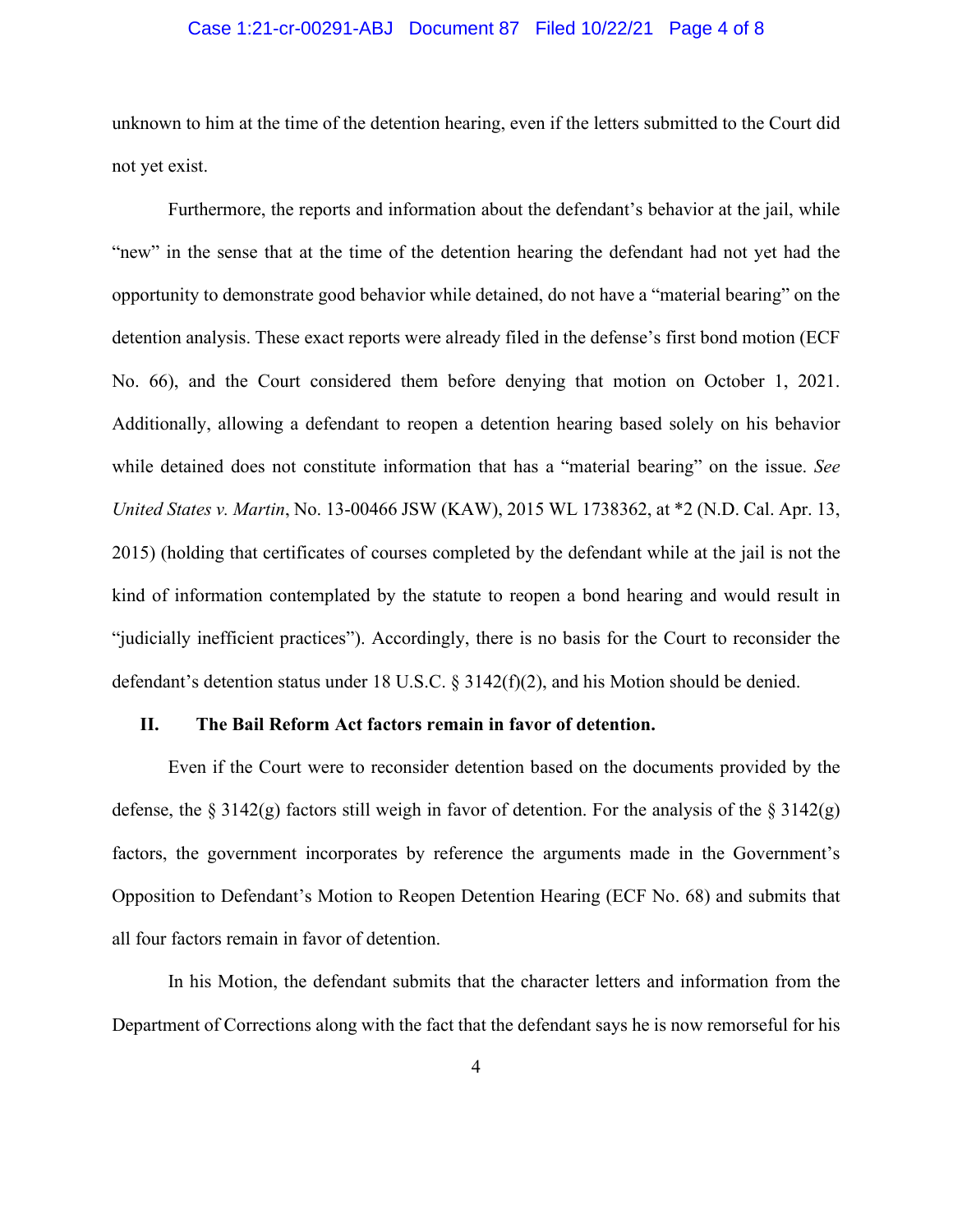## Case 1:21-cr-00291-ABJ Document 87 Filed 10/22/21 Page 5 of 8

actions suggest that the history and characteristics factor weighs in favor of release. Indeed, the defendant argues that this "one episode in his life should not outweigh the years of demonstrated proof of good character in many settings over the course of many years." (Def.'s Mot., ECF No. 83 at p. 14). However, the defendant's actions on January 6 are not an isolated incident of lawlessness—the defendant has six prior convictions, namely, convictions for disorderly conduct, $<sup>1</sup>$ </sup> attempted reckless endangerment,<sup>2</sup> and failure to stop or respond to a command of police,<sup>3</sup> as well as two convictions for possession of illegal substances, and a conviction for driving while intoxicated. As noted below in footnotes 1 and 3, the arrests for two of those convictions involve

 $1$  The factual basis for the arrest that resulted in a disorderly conduct conviction involved the defendant calling the father of someone he was dating 27 times in a 12-hour period and texting, "I will call you until you answer, so be the man you claim you are and answer the phone." The victim believed the defendant was calling him because of charges his daughter was filing regarding a domestic incident between the defendant and the victim's daughter. *After* law enforcement instructed the defendant to cease contacting the victim or criminal charges would be filed, the defendant called the victim's residence and spoke to the victim's wife about a disturbance between the defendant and the victim's daughter regarding property. The government provided the document containing this information to defense counsel by email.

 $2$  The factual basis for the arrest that resulted in an attempted reckless endangerment conviction involved the defendant target shooting in a quarry near a home such that a bullet from the gun he was shooting almost struck a child's head and lodged in a shed. The government provided the document containing this information to defense counsel by email.

 $3$  The factual basis for the arrest that resulted in a failure to stop conviction involved the defendant operating a motorcycle at an estimated speed of 120 miles per hour, then ignoring an officer's use of emergency lights to signal a stop, fleeing at a high rate of speed, cutting across five lanes of traffic without signaling, and following too close to numerous cars. Despite having pled guilty to this offense, the defendant has minimized the incident and asserted his innocence by claiming that he did not immediately stop because there was "no safe place to pull over." (Def.'s Mot., ECF No. 83 at p. 16). The defendant was in possession of a concealed and loaded handgun when he was arrested, and the plates and insurance on his motorcycle were expired. The government provided the document containing this information to defense counsel by email.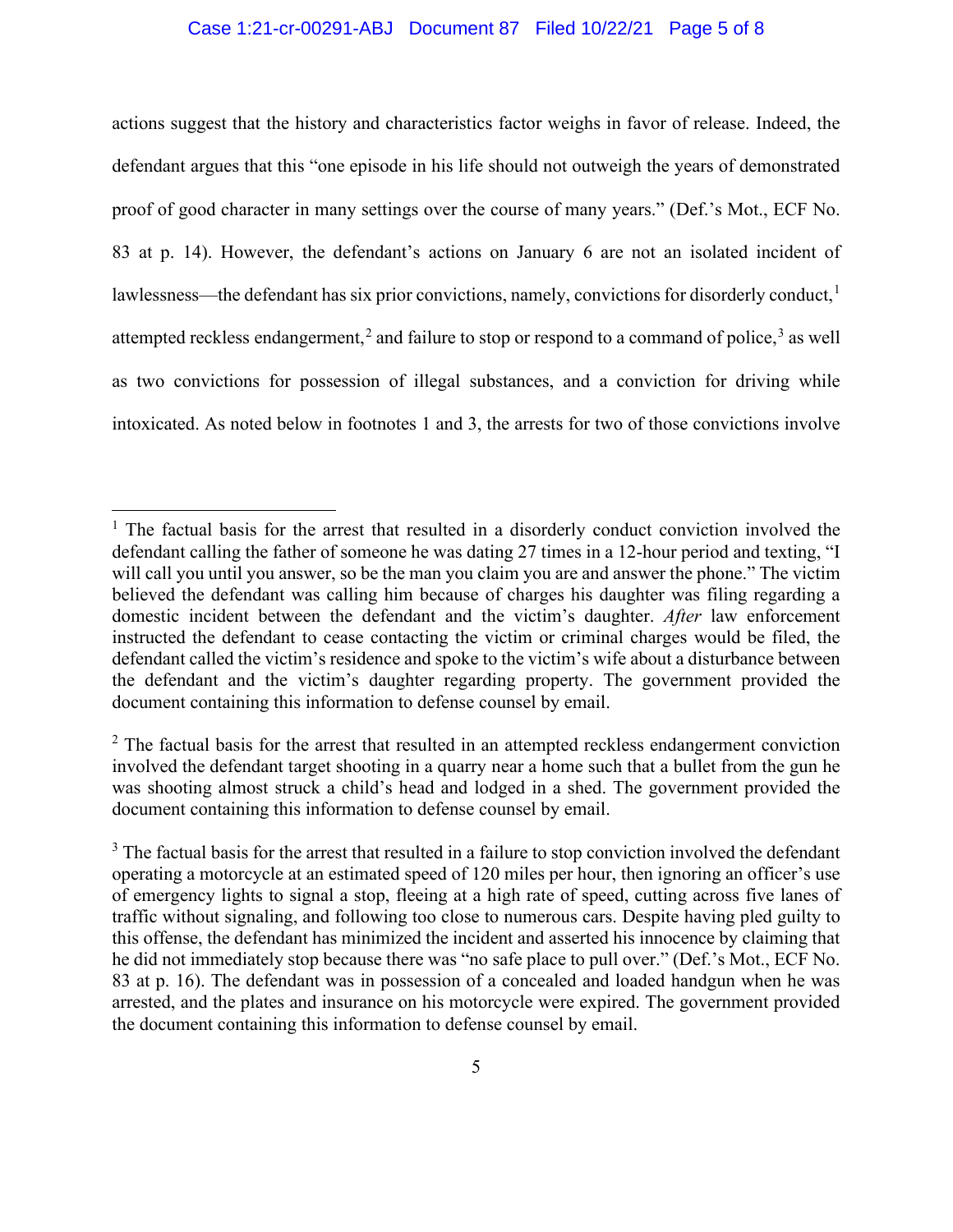### Case 1:21-cr-00291-ABJ Document 87 Filed 10/22/21 Page 6 of 8

fact patterns in which the defendant was accused of failing to obey an order from law enforcement. Moreover, as the Court stated in its ruling on October 1, 2021, "[n]othwithstanding his work ethic and kindness to others . . . his candor bears on whether I'm comfortable with the notion that he will comply with conditions that the Court imposes." Tr. 41:2-5. The defendant's "succession of lies" to law enforcement following the events of January 6, 2021 weigh heavily in favor of continued detention. *See* Tr. 42:10-15.

The defendant further argues that the danger he poses to the community is abated because the Court could place him on home detention at his parents' house, where they are willing to pay for a guard 24 hours a day, and because the defense calculates that the possibility of the defendant engaging in a January  $6<sup>th</sup>$  event again is remote. But the exact circumstances of January 6 do not need to repeat themselves for the defendant to be a danger to the community. The defendant's "good character" did not prevent him from storming the United States Capitol and robbing Officer M.F.'s police badge and radio from his vest on that day, and the Court cannot be assured of the safety of the community were the defendant in home detention. It was in the defendant's own back yard that he buried Officer M.F.'s badge, and from the comfort of his parents' home that he told some of his lies to law enforcement about his actions on January 6. Accordingly, the nature and seriousness of the danger to the community posed by the defendant's release wholly supports the defendant's continued detention.

For the reasons stated above, in the Government's Opposition (ECF No. 68), and on the record at the hearing on October 1, 2021, the government submits that the weight of the factors all individually favor continued detention. However, even if the Court determines that the defendant's history and characteristics or the danger he poses to the community weighs in favor of release,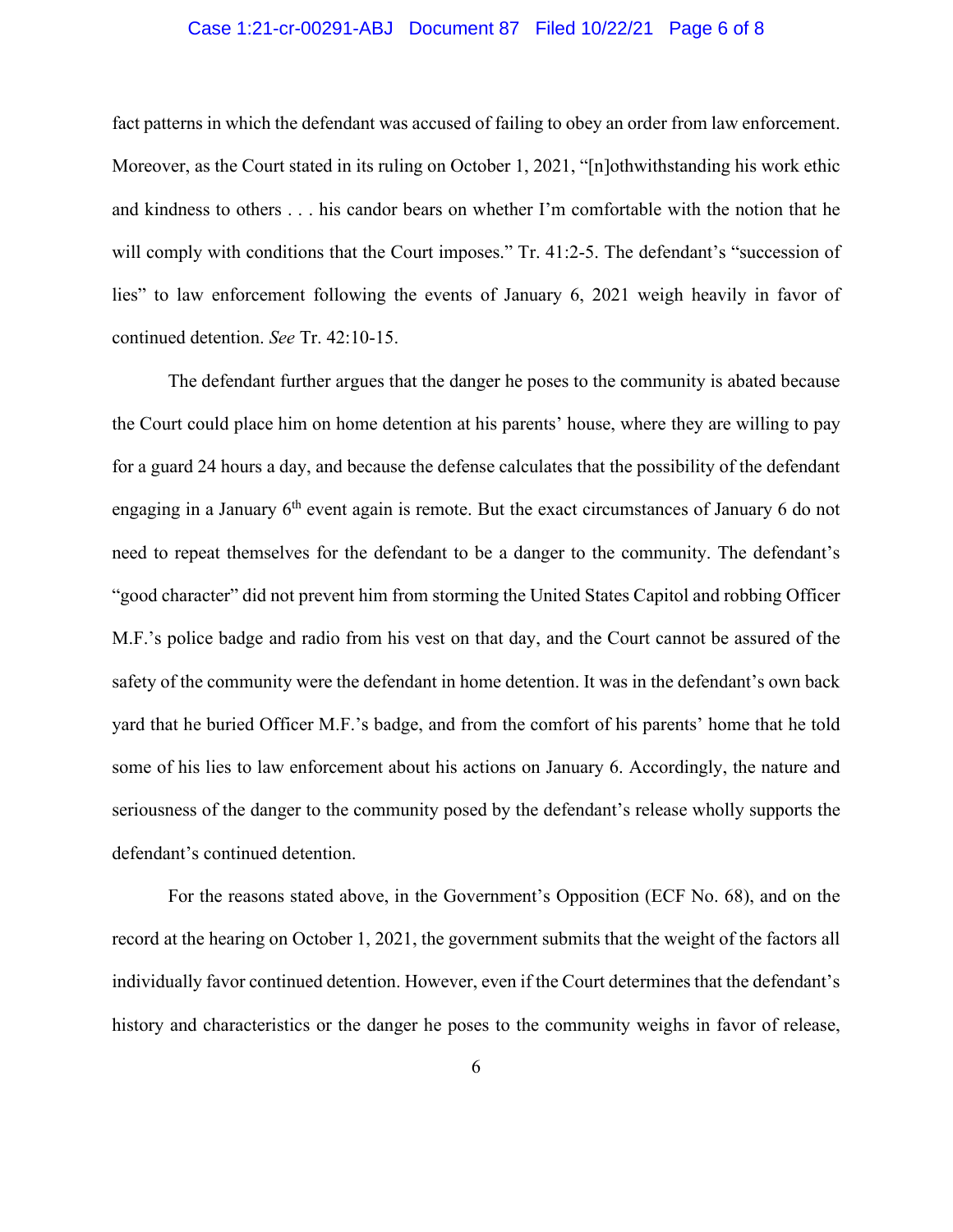### Case 1:21-cr-00291-ABJ Document 87 Filed 10/22/21 Page 7 of 8

these are just two of four factors the Court must consider in determining whether there are conditions of release that assure the safety of any other person or the community and the defendant's return to court. Indeed, these factors alone do not override the nature and circumstances of the charges nor the weight of the evidence. Thus, under the Bail Reform Act, the defendant should continue to be held.

## **CONCLUSION**

The government respectfully requests that this Court deny the defendant's motion.

Respectfully submitted,

CHANNING D. PHILLIPS Acting United States Attorney DC Bar No. 415793

By: /s/ *Cara A. Gardner*

Cara A. Gardner Assistant United States Attorney D.C. Bar 1003793 U.S. Attorney's Office 555 4th Street, N.W. Washington, D.C. 20530 202-252-7009 Cara.Gardner@usdoj.gov

*/s/Tara Ravindra*  Tara Ravindra Assistant United States Attorney D.C. Bar No. 1030622 555 4th Street, N.W. Washington, D.C. (202) 252-7672 Tara.Ravindra@usdoj.gov